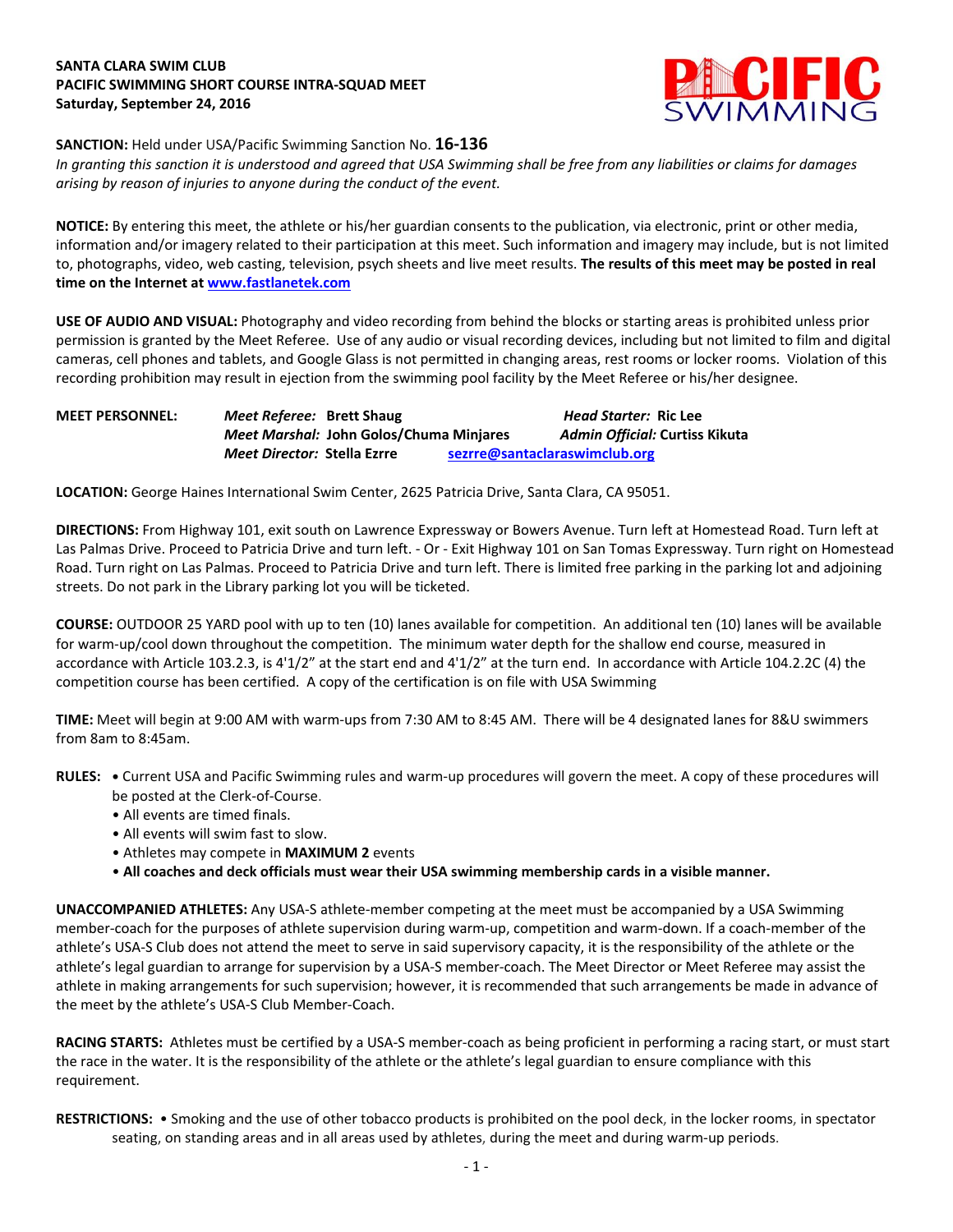- Sale and use of alcoholic beverages is prohibited in all areas of the meet venue.
- No glass containers are allowed in the meet venue.
- No propane heater is permitted except for snack bar/meet operations.
- No ez-ups, chairs or campsite set ups inside the venue.
- No pets or animals allowed in venue except for service animals.
- Changing into or out of swimsuits other than in locker rooms or other designated areas is prohibited.

• Destructive devices, to include but not limited to, explosive devices and equipment, firearms (open or concealed), blades, knives, mace, stun guns and blunt objects are strictly prohibited in the swimming facility and its surrounding areas. If observed, the Meet Referee or his/her designee may ask that these devices be stored safely away from the public or removed from the facility. Noncompliance may result in the reporting to law enforcement authorities and ejection from the facility. Law enforcement officers (LEO) are exempt per applicable laws.

- **ELIGIBILITY:** Athletes must be current members of USA-S and enter their name and registration number on the meet entry card as they are shown on their Registration Card. If this is not done, it may be difficult to match the athlete with the registration and times database. The meet host will check all athlete registrations against the SWIMS database and if not found to be registered, the Meet Director shall accept the registration at the meet (a \$10 surcharge will be added to the regular registration fee). Duplicate registrations will be refunded by mail.
	- Athletes must be a current member of Santa Clara Swim Club
	- Entries with **"NO TIME" will be ACCEPTED.**

• Disabled athletes are welcome to attend this meet and should contact the Meet Director or Meet Referee regarding any special accommodations on entry times and seeding per Pacific Swimming policy.

• The athlete's age will be the age of the athlete on the first day of the meet.

**ENTRY PRIORITY:** This is a closed meet only open to Santa Clara Swim Club Athletes

**ENTRY FEES:** \$20 per athlete. Billing accounts will be charged.

**ENTRIES:** Parents/Athletes will submit entries on Team Unify. Your account will be billed once you have signed up and there will be no refunds once you committed on the sign up page.

**CHECK-IN:** The meet will be pre-seeded; there will be no check in.

**SCRATCHES:** Any athletes not reporting for or competing in an individual timed final event that they have entered shall not be penalized.

**AWARDS:** None.

#### **ADMISSION:** Free.

**SNACK BAR & HOSPITALITY:** No snack bar available. Limited hospitality for working officials only. Included in your entry fee is a team potluck/picnic for all entered athletes and coaches in the Arbor area in Central Park, starting at 12 noon

**MISCELLANEOUS:** No overnight parking is allowed. Facilities will not be provided after meet hours.